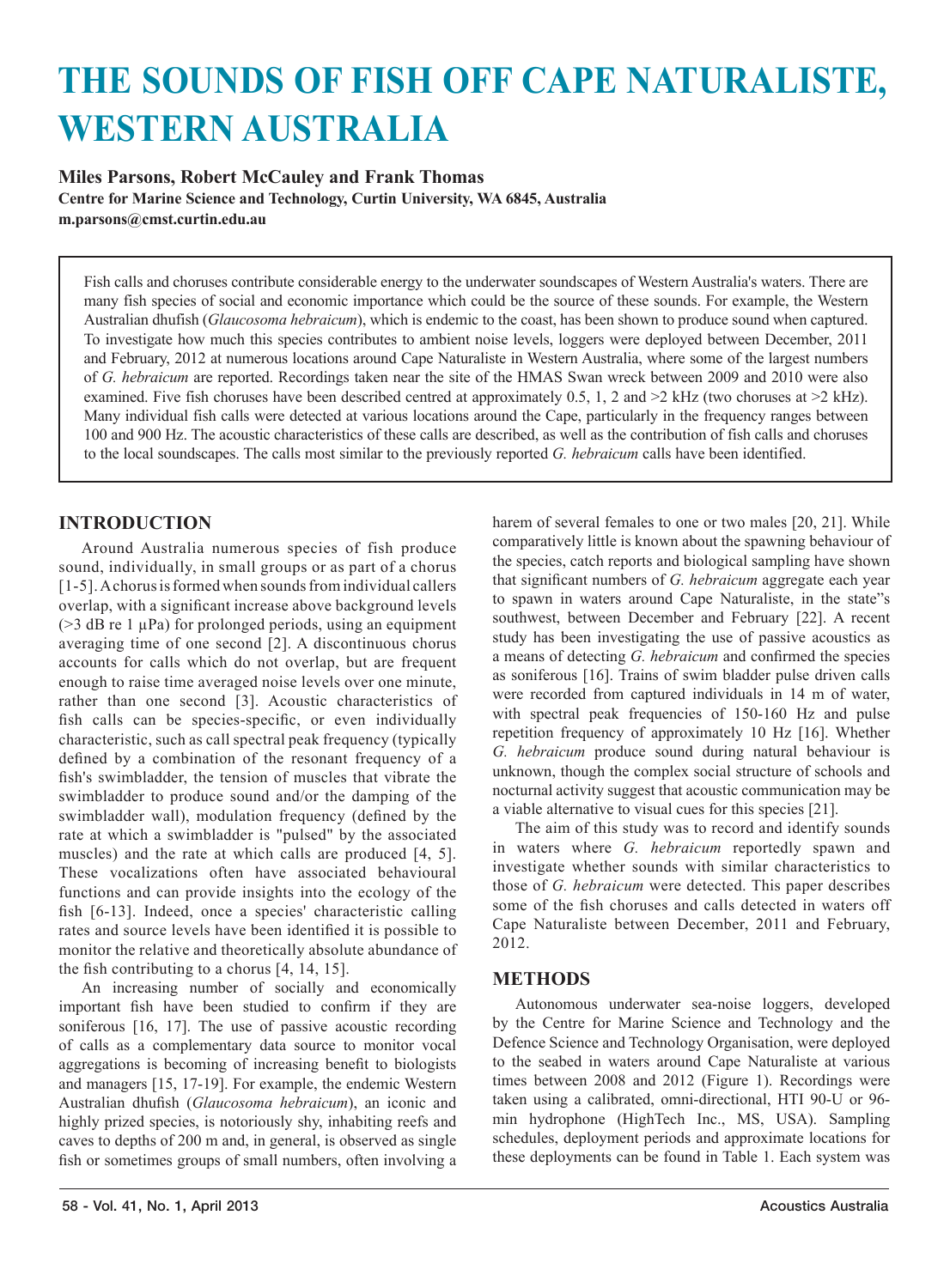calibrated with a white noise generator at -90 dB re 1  $V^2$ /Hz and data analysed using the CHaracterisation Of Recorded Underwater Sound (CHORUS) Matlab toolbox, written at the Centre for Marine Science and Technology (CMST). Spectrograms were produced with a 1024 point Hanning window at a frequency resolution of either 1 or 10 Hz.



Figure 1. Map of southwest Australia with expanded inset of Cape Naturaliste and local waters. Approximate locations of deployed loggers shown by white circles (1: near the wreck of the HMAS Swan, 2: Geographe Bay logger, 3: Offshore logger A, 4: Offshore logger B, 5: Inshore Logger). Image source: Google earth 14/7/12

| Deployment<br>location              | Depth<br>(m) | Start date | End date | Sample rate | Low frequency<br>roll-off | Anti-aliasing<br>filter | Sampling<br>schedule |
|-------------------------------------|--------------|------------|----------|-------------|---------------------------|-------------------------|----------------------|
| 1:HMAS Swan                         | 26           | 21/12/08   | 15/03/09 | 6 kHz       | 8 kHz                     | $2.8$ kHz               | 780 s every<br>900 s |
|                                     | 26           | 23/11/09   | 26/07/10 | $6$ kHz     | 8 kHz                     | $2.8$ kHz               | 780 s every<br>900 s |
| 2: Geographe<br>Bay logger          | 29           | 13/12/10   | 26/01/11 | 8 kHz       | 8 kHz                     | 2.8 kHz                 | 700 s every<br>900 s |
| 3 <sup>-</sup> Offshore<br>logger A | 41           | 21/12/11   | 26/02/12 | 11 kHz      | 8 kHz                     | 5 kHz                   | 540 s every<br>660s  |
| 4: Offshore<br>logger B             | 57           | 21/12/11   | 26/02/12 | $11$ kHz    | 8 kHz                     | $2.8$ kHz               | 540 s every<br>660s  |
| 5: Inshore<br>logger                | 37           | 08/02/11   | 12/02/11 | 6 kHz       | 8 kHz                     | $2.8$ kHz               | 700 s every<br>900 s |

Table 1. Deployment periods and schedules of underwater noise loggers between 2008 and 2012

#### **RESULTS**

Numerous fish calls and choruses were recorded at the various logger sites around Cape Naturaliste. Sounds from individual callers or small groups of fish were typically in the frequency band of 100 to 900 Hz, while five predominant choruses that were detected were centred at approximately 0.5, 1, 2 and >2 kHz (two types of chorus were detected >2 kHz).

## **Choruses**

Five types of recorded choruses are described here. The first four were recorded at the site near the HMAS Swan wreck between January and March, 2009. Over a two week period the four choruses were present on the same days (Figure 2), illustrating that there was often overlap in frequency and temporal bands of each chorus.

The first chorus (Figure 2a, black ellipse and 2b) was centred at approximately 500 Hz and lasted approximately 1 hour each day, beginning approximately an hour before sunset at 18:30 and comprising few callers (estimated at between 5 and 10 calling fish).

The second chorus (Figure 2a, orange ellipse and 2c) began before the first finished, around the time of sunset, and lasted 1 to 1.5 hours. This chorus comprised series of short "pops", likely generated by either a click or a single pulse of a swim bladder, centred around 1 kHz (Figure 2c, waveform).

The third and fourth choruses (Figure 2a, green and yellow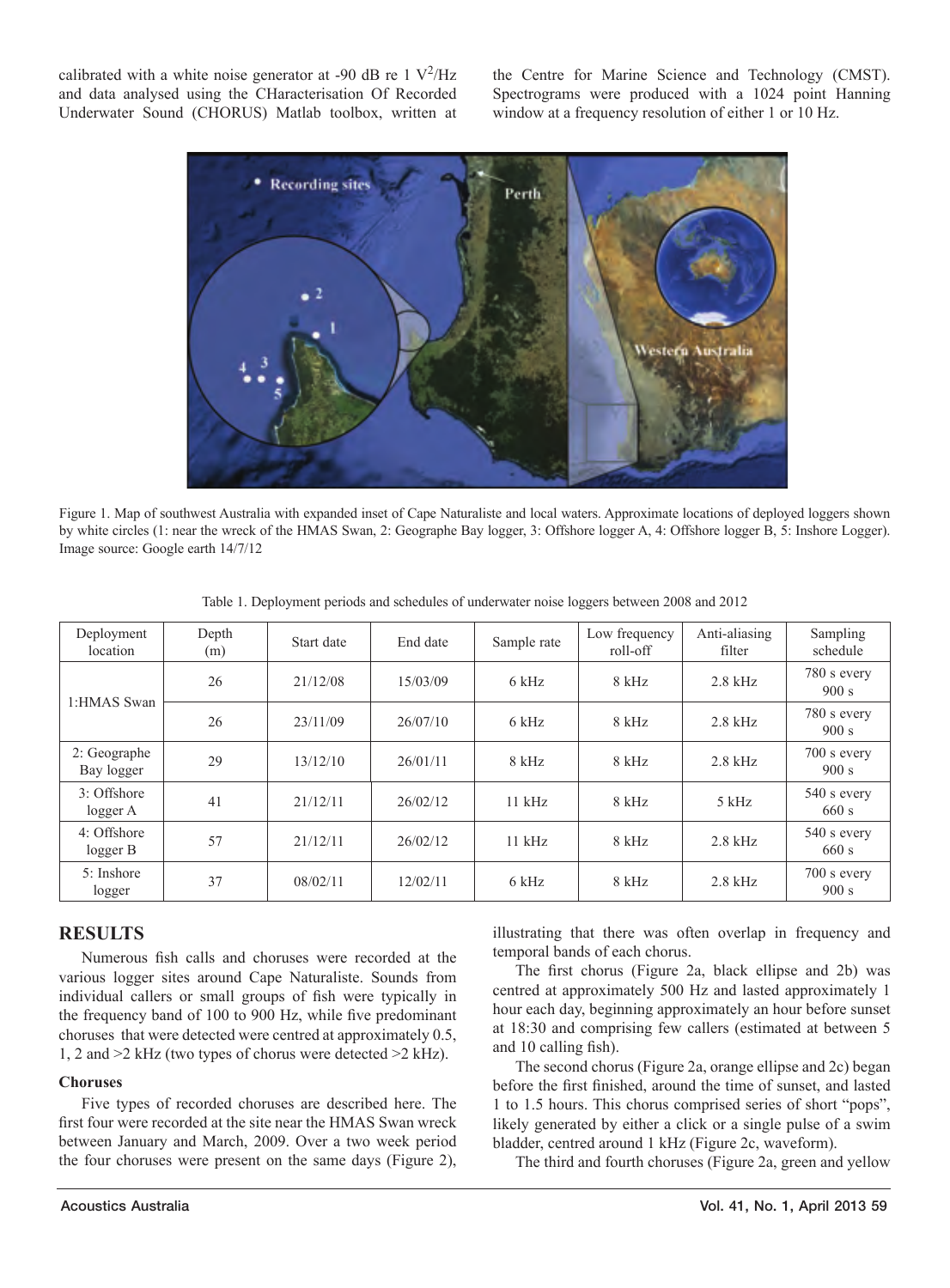ellipses, respectively) were both centred above 2 kHz (the sampling frequency of 6 kHz restricted the identification of the upper frequency limit of the chorus). The first of these two choruses began in the evening, after sunset, prior to the end of the 1 kHz centred chorus (Figure 2a, green ellipse) and lasted approximately 2 hours. The second occurred in the morning, lasting up to 2 hours either side of sunrise (Figure 2a, yellow ellipse). Both of these choruses comprised sounds centred above 2 kHz, with all energy above 1 kHz, similar to those of the planktivorous fish described by McCauley [5].

An example of the fifth type of chorus (Figure 3) was recorded at the Inshore logger (5), in 40 m of water. The chorus began quickly, with many fish calling shortly after sunset, but ended as the calls slowly diffused, with odd callers sometimes continuing for several hours into the night. This chorus comprised calls of pulse trains centred between 2 and 2.2 kHz in frequency. While pulse repetition rate was high, so was the damping of the swim bladder, thus the calls were audibly detected as a series of knocks. These pulse trains ranged considerably in pulse number  $(48 \pm 12, n = 50, m in = 12, max = 71)$  and duration  $(1.971 \pm 0.493 s,$  $min = 1.112$ ,  $max = 2.9523$ , often containing upwards of 50 pulses (Figure 3c). This type of chorus was also detected on recordings from the two loggers located further west of Cape Naturaliste (Figure 1) in January and February.



Figure 2. Spectrogram of four days of acoustic recording in Geographe Bay (a). Magnified examples spectrograms and waveforms for four types of recorded calls contributing to each chorus centred around 500 Hz (2a black ellipse and 2b), 1000 Hz (2a orange ellipse and 2c) and greater than 2000 Hz (2a green and yellow ellipses and 2d). Points of interest are explained in the text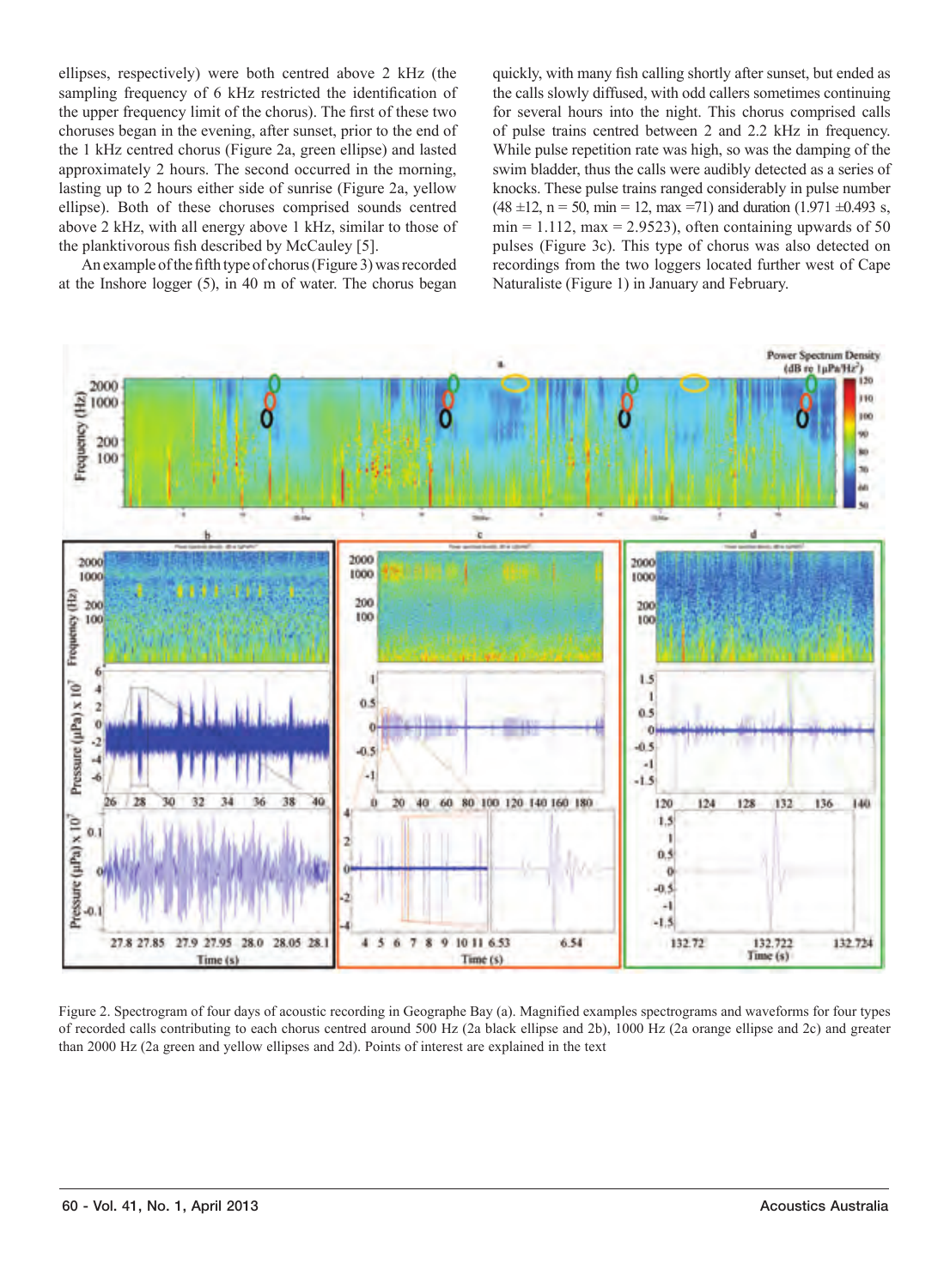

Figure 3. Spectrograms and waveforms of a chorus recorded in waters around the Inshore Logger (Figure 1 Point 5), Western Australia, in 40 m of water. Innumerate calls over the 2-2.2 kHz band (b) where each call comprised a pulse train of often >50 pulses (c) audibly detected as a series of knocks

#### **Individual** fish calls

Several types of individual fish calls were recorded. These calls were few in number and did not build to constitute a chorus. In each case the calls were most likely emitted by a single fish or few individuals. In general, the majority of energy within these calls was between 100 and 900 Hz (Figure 4). Four common examples of those calls are described here.

The first call type (Figure 4a,  $n = 11$  calls) comprised 7.55  $\pm$  2.70 pulses (min = 3, max = 12) at spectral peak frequency of  $521 \pm 53$  Hz and pulse repetition frequency of  $42 \pm 11$  Hz.

The second type (Figure 4b,  $n = 2$ ) comprised a train of  $19 \pm 2$  pulses. The spectral peak frequency over the call was 198 ±27 Hz, however, throughout the call the spectral peaks rose and then fell (Figure 4b, spectrogram) due, in part, to the decrease (129 Hz to 87 Hz) and then increase in pulse repetition frequency (87 to 105 Hz) during the call (Figure 4b).

The third type of call (Figure 4c,  $n = 53$ ) was a series of pulse sets (up to 4 pulses within a set) of spectral peak frequency of  $857 \pm 46$  Hz (min = 741, max = 979), at a pulse repetition frequency of 9.1 ±1.8 Hz.

A fourth type of call was categorised from recordings taken between December, 2011 and February, 2012. Offshore logger B, deployed approximately 6 n.m. west of Cape Naturaliste (Figure 1) recorded many fish calls (Figure 5b).

Of 75 analysed calls the mean spectral peak frequency was  $239 \pm 37$  Hz (min = 86, max = 297) with pulse repetition frequency of  $8.3 \pm 3.2$  Hz (min = 4.2, max = 14.7). The logger also recorded an increase in sound pressure levels (SPLs) between 50 and 200 Hz for prolonged periods. The most notable of these periods was between the 29th December and the 4th January, a period when anecdotal evidence from recreational fishers suggested significant numbers of *G. hebraicum* were caught in the surrounding area.

Individual fish calls of characteristics similar to those of mulloway [4, 23, 24] were also detected during recordings, as well as numerous other biological sounds. For brevity these have not been described here.

#### **DISCUSSION**

This study has highlighted numerous different types of fish choruses and calls around the Cape Naturaliste region of Western Australia. The choruses displayed distinct differences in frequency content, likely due to the size of fish and/ or mechanism of sound production, providing a means of discrimination between species for the intended recipients of the calls [3-5].

The species producing the choruses presented here are currently unknown. However, the first chorus, centred around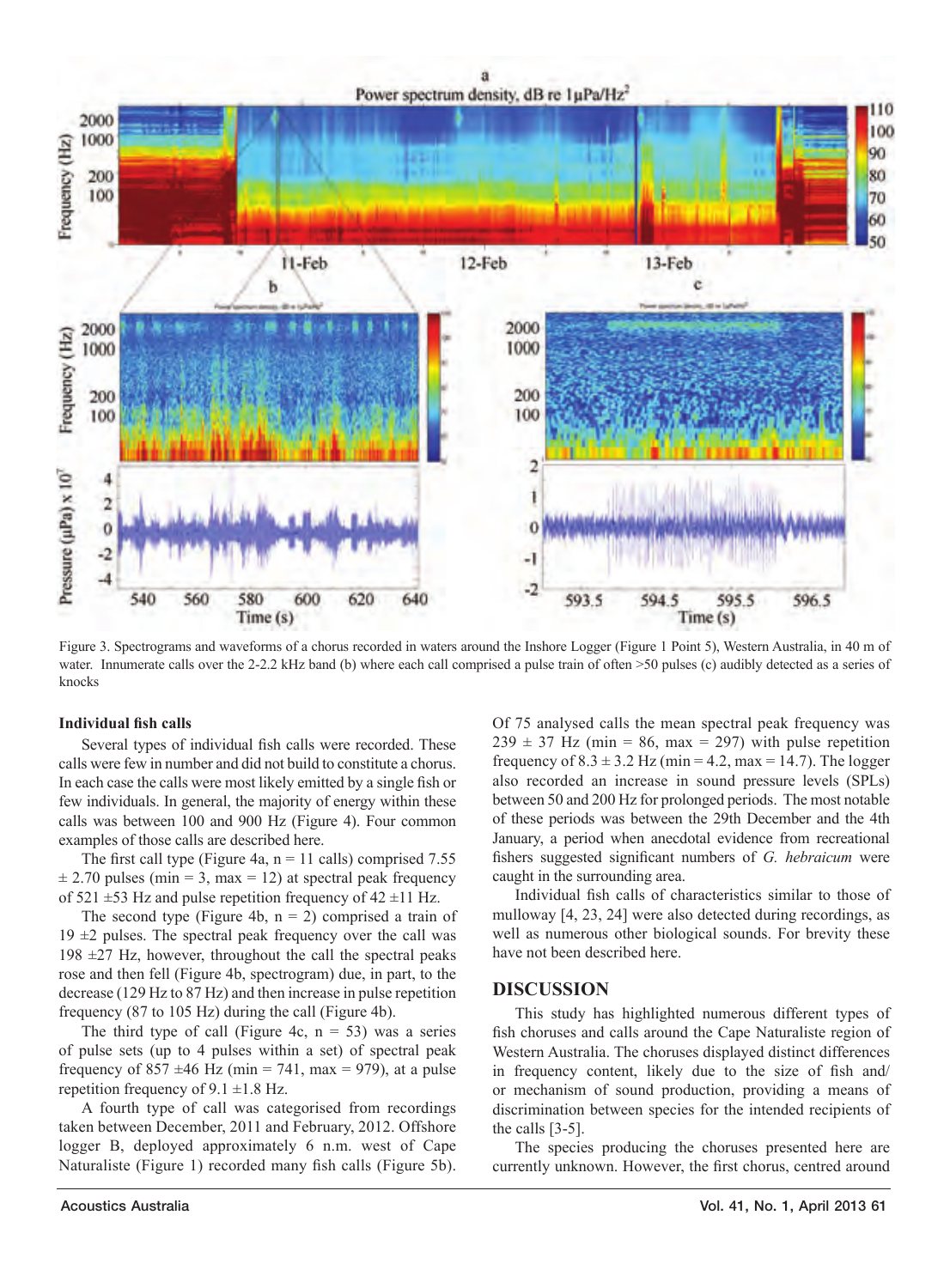

Figure 4. (a) Spectrogram of 4 days recording in Geographe Bay with a magnified spectrogram of 10 s at approximately 20:00 hrs on the 12th January, 2011. Waveforms of two recorded calls are shown with swimbladder pulses magnified. Circles in the top spectrogram highlight periods at dawn and dusk when similar calls were observed. (b and (c) Spectrogram and waveform of unidentified calls recorded on 10th December 2010 at approximately 10:15 and 11:15 in Geographe Bay.



Figure 5. Spectrogram from 10 days recording in waters west of Cape Naturaliste (a). Spectrograms of a example sound with similar characteristics to *G. hebraicum* calls (b) and increase SPLs during a period when significant numbers of *G. hebraicum* were capture in the area and this period is within the known spawning season of *G. hebraicum* (highlighted by horizontal rectangular white box)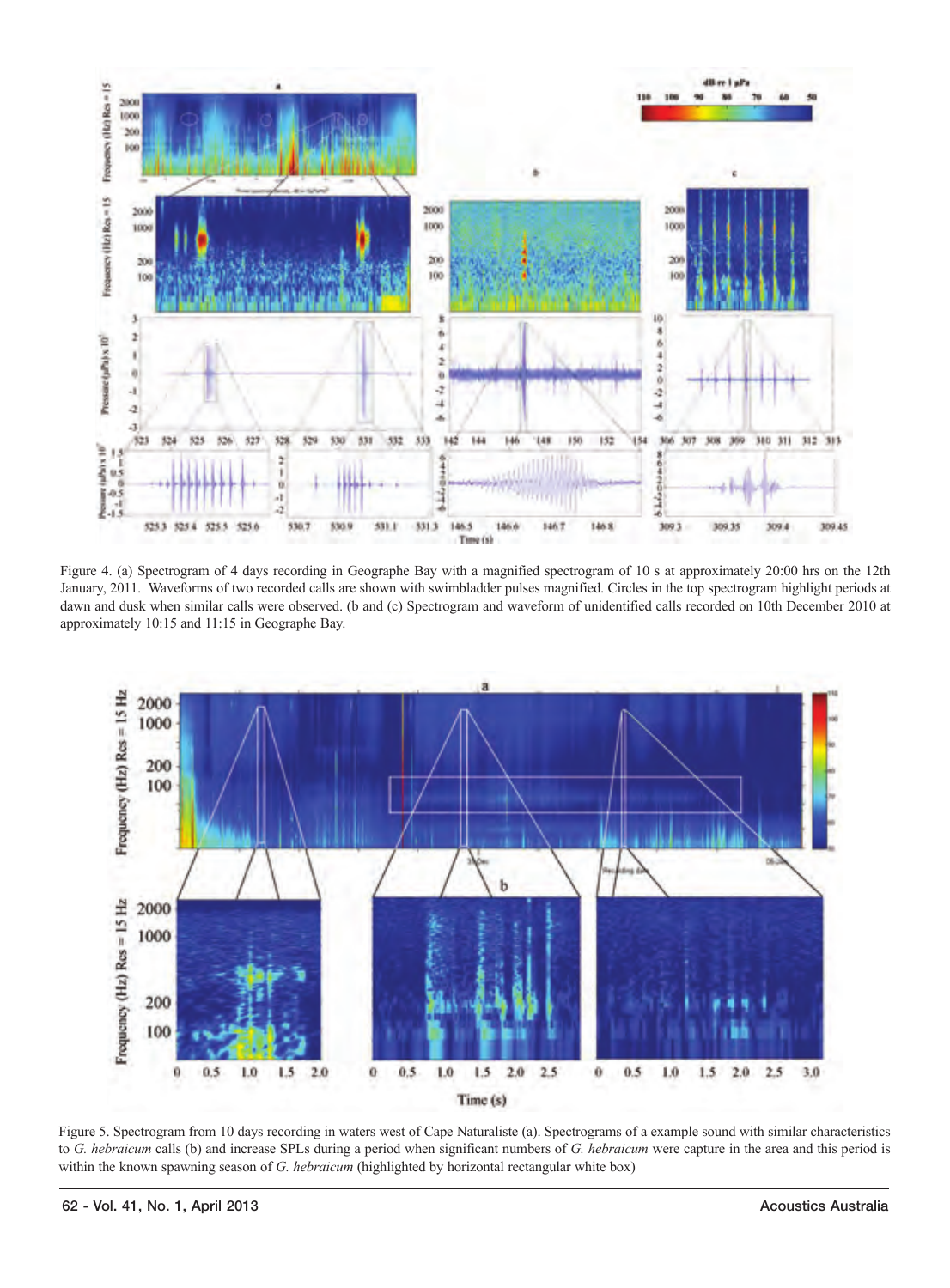500 Hz is of similar frequency band to those of weakfish (*Cynoscion regalis*), for fish ranging between 25 and 35 cm [25]. Thus a species of similar size and possessing a swimbladder is suggested to be the source of these sounds. The frequency band and duration of "pops" in the second chorus are similar to that of urchin noises, which produce sound between 700 and 1500 Hz [26], which could be a possible source of this chorus. The third "evening" chorus is typical of small planktivorous fish reported by McCauley  $[3, 5]$  and are likely to also be the source of the fourth "dawn" chorus. The fifth chorus comprised calls produced via long trains of swimbladder driven pulses. While the source of this chorus has not been determined calls of similar spectral peak and modulation frequencies have been reported at other recordings sites around Australia [3, 5] and observed by the authors at other locations around the world.

The choruses recorded in this study provide significant information on at least four different aggregations of fish. While there was temporal overlap at the start and beginning of the choruses detected here there were discrete differences in the timing of the peak of calling. This implies that the calling fish use not only frequency, but also time to discriminate between choruses, similar to that found on the northwest shelf [5]. Parsons [4] and McCauley [3] described how environmental drivers such as temperature, salinity and lunar phase can affect the timing and caller numbers in a fish chorus. Although assessment of the long-term timing of the southwest choruses has not been documented and would require substantially longer datasets than those presented here, the variable presence of the choruses suggest different external drivers affect each of the aggregations and requires examination. This type of monitoring of long-term variations in fish chorus levels is the subject of a future CMST study.

The individual calls recorded displayed distinct differences in spectral peak and modulation frequencies. The duration of each call type also varied significantly, not only from other individual call types, but also the calls that contributed to the five chorus types. The fourth type of call was centred between 200 and 300 Hz with pulse repetition frequency of  $8.3 \pm 3.2$  Hz and was most similar to the calls of the *G. hebraicum* reported by Parsons et al. [16] at approximately  $154 \pm 45$  Hz and 10 Hz spectral peak and pulse repetition frequencies, respectively. While the difference in peak frequency between the call type here and reported *G. hebraicum* calls is noted, Parsons et al. [16] recorded the *G. hebraicum* calls at depths of less than 14 m. The recordings in this study were taken at depths of between 27 and 57 m. Increased pressure with depth reduces the size of an uncompensated swim bladder and therefore increases the resonant frequency (and therefore spectral peak frequency in individual pulses) of a call [27]. Some fish species secrete a gas into the swim bladder to compensate for the additional pressure and therefore maintain swim bladder size and call frequency [3]. It is currently unknown whether *G. hebraicum* maintain buoyancy via secretion of gas into the swim bladder, although their susceptibility to barotrauma [28] would suggest that the species possess little control over swim bladder volume. At the depths recordings were in this study it is unknown whether a *G. hebraicum* call spectral peak frequency would increase and, if so, by how much. The

pulse repetition frequency of the fourth call type was the most similar to the reported *G. hebraicum* calls of those recorded here and, combined with the spectral peak frequencies, it is suggested that this is the most the likely call type to have been emitted by *G. hebraicum*. It should be noted, however, that it is not inconceivable that spawning *G. hebraicum* at 40 m depth emit calls of elevated peak frequency and/or increase the pulse repetition rate. Haddock (*Melanogrammus aeglefinus*), and Atlantic cod (*Gadus morhua*) for example, emit calls at a range of pulse repetition frequencies [29, 30] during different behaviour.

The increase in sound pressure levels between 50 and 200 Hz in the Offshore Logger A recordings between the 29th December and 5th January were due to short pulsed sounds, often of the fourth call type. This period coincided with a time when anecdotal evidence from fishers suggested the largest number of *G. hebraicum* were caught in the area (author, unpublished data). Whether the *G. hebraicum* are responsible for this increase is unknown and is the subject of further study.

#### **ACKNOWLEDGEMENTS**

The authors would like to acknowledge the Fisheries Research and Development Corporation (FRDC) for project support and funding as well as the WA Department of Fisheries for logistical and in-kind financial support. The Sea Rescue team in Dunsborough have provided significant support in the deployment and retrieval of the acoustic loggers.

#### **REFERENCES**

- [1] L.J. Kelly, D.J. Kewley and A.S. Burgess, "A biological chorus in deep water northwest of Australia", *Journal of the Acoustical Society of America* **77**(2), 508-511 (1985)
- [2] D.H. Cato, "Marine biological choruses observed in tropical waters near Australia", *Journal of the Acoustical Society of America* **63**(4), 736-43, (1978)
- [3] R.D. McCauley, *Biological sea noise in northern Australia: Patterns of fish calling*, PhD Thesis, James Cook University, Australia, 2001
- [4] M.J.G. Parsons, Passive acoustic techniques for monitoring fish aggregations, In *An investigation into active and passive acoustic techniques to study aggregating fish species*, PhD Thesis, Curtin University, Australia, 2010
- [5] R.D. McCauley, "Fish choruses from the Kimberley, seasonal and lunar links as determined by long-term seanoise monitoring", *Proceedings of Acoustics 2012 Fremantle*, Fremantle, Western Australia, 21-13 November 2012
- [6] H.K. Mok and R.G. Gilmore, "Analysis of sound production in estuarine aggregations of *Pogonias cromis, Bardiella chrysoura*, and *Cynoscion nebulosus* (Sciaenidae)", *Bulletin of the Institute of Zoology Academia Sinica* (Taipei) **22**, 157-86 (1983)
- [7] H.E. Winn, *The biological significance of fish sounds in WN Tavolga* (ed.), Marine Bioacoustics, vol. 2, Pergamon Press, Sydney, 1964
- [8] F. Engen, and I. Folstad, "Cod courtship song: a song at the expense of dance?", *Canadian Journal of Zoology* **77**, 542-550 (1999)
- [9] A.D. Hawkins, "The use of passive acoustics to identify a haddock spawning area", *An International Workshop on the Applications of Passive Acoustics in Fisheries, Massachusetts Institute of Technology*, Cambridge, MA. pp. 43-47, 2002